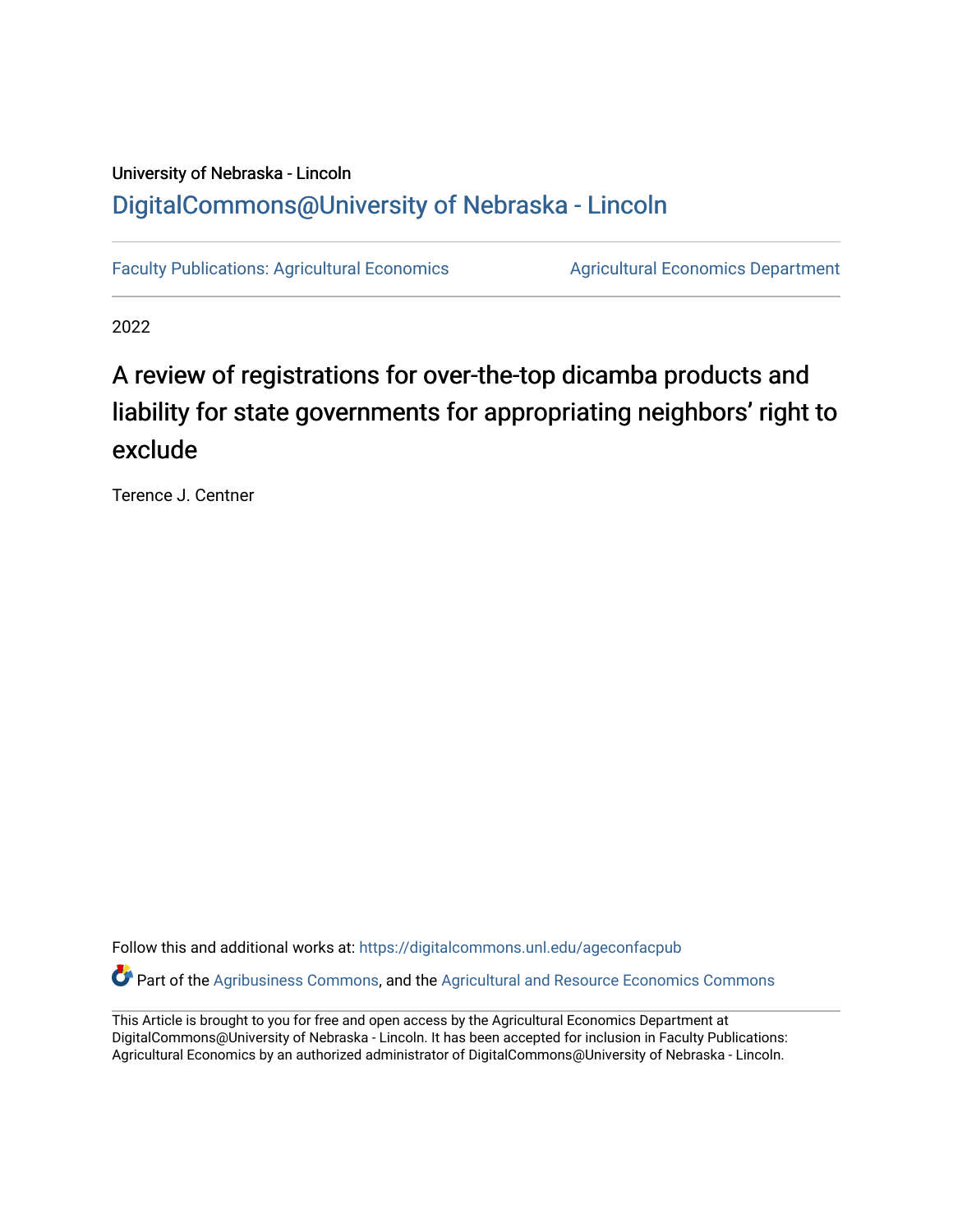Contents lists available at [ScienceDirect](http://www.ScienceDirect.com)



# Environmental Challenges



journal homepage: [www.elsevier.com/locate/envc](http://www.elsevier.com/locate/envc)

# A review of registrations for over-the-top dicamba products and liability for state governments for appropriating neighbors' right to exclude

# Terence J. Centner

*Professor of Practice, Agricultural Economics, University of Nebraska-Lincoln, Lincoln, NE 68583, USA*

# a r t i c l e i n f o

*Keywords:* Dicamba Spray drift Volatilization Invasion Takings clause Governmental liability

# a b s t r a c t

Injuries inflicted by spray applications of dicamba herbicides on neighboring properties have raised questions about the validity of the dicamba registrations and the adequacy of protection accorded others. An evaluation of the documentation used by the Environmental Protection Agency in approving the 2020 dicamba registrations discloses a lack of evidence supporting issuance of the registrations. In the lawsuit challenging the 2020 registrations, the court may decide they need to be vacated. While over-the-top dicamba products for use on soybeans and cotton have been beneficial in controlling weeds, their volatility has caused major offsite injuries. Neighboring property owners have the right to exclude others from their properties, including the exclusion of spray drift and volatilization of pesticide particles. By approving dicamba registrations, states have enabled dicamba particles to invade offsite properties. The registrations obliterate neighbors' right to exclude others from their properties thereby constituting a taking of private property without just compensation for which state governments can incur liability.

### **1. Introduction**

The injuries inflicted by spray applications of dicamba herbicides on neighboring properties have raised questions about the validity of the dicamba registrations and the adequacy of protection accorded others. After sales of genetically engineered soybean and cotton seeds tolerant of dicamba commenced in 2016, over-the-top (OTT) dicamba products were available to producers in 2017 (U.S. EPA, [2016\)](#page-5-0). Four products became available: XtendiMax, FeXapan, Engenia, and Tavium. These OTT products could achieve better weed control since they could be applied on dicamba-tolerant soybean and cotton crops after the crops and weeds had started growing and only kill the weeds. The OTT dicamba products are diglycolamine or bis aminopropyl methylamine salts that have a lower volatility than earlier dimethylamine dicamba products [\(Ferreira](#page-5-0) et al., 2020; Minnesota Department of [Agriculture,](#page-5-0) 2021; Mueller and [Steckel,](#page-5-0) 2020). The earlier dicamba products had been used for decades for controlling weeds in corn, small grains, and pastures (Egan and [Mortensen,](#page-5-0) 2012).

However, the use of OTT products in 2017 was accompanied by the colloidal suspension of dicamba particles in air being carried offsite causing significant injuries to other vegetation (U.S. EPA, [2017a\)](#page-5-0). Two types of action were identified as contributing to the offsite injuries. First, physical spray drift at the time of application can be carried by the wind to downwind properties. The EPA noted that this is the dominant offsite exposure route (U.S. EPA, [2020c\)](#page-5-0). Second, dicamba liquids or solids on soil and plant surfaces can volatilize for up to 3 days after application of dicamba sprays (Weed Science Society of [America,](#page-5-0) 2018). With temperature inversions, air currents can carry dicamba vapors offsite and damage vegetation (Bish et al., [2019\)](#page-5-0). As noted by a senior scientist at the EPA in 2020, no volatility control measure has been identified that is certain to prevent offsite volatilization accompanying dicamba applications (U.S. EPA, [2020c\)](#page-5-0). Several factors appear to increase the risk of volatilization injury including higher temperatures, larger leaf areas being sprayed, and a lower pH (Behrens and [Lueschen,](#page-5-0) 1979; [Bradley,](#page-5-0) 2019; [Hartzler,](#page-5-0) 2017; Mueller and [Steckel,](#page-5-0) 2019).

A particular problem is that non-dicamba-tolerant soybeans are very susceptible to injury from dicamba [\(Griffin](#page-5-0) et al., 2013; Osipitan et al., 2019). Due to the proximity of [dicamba-tolerant](#page-5-0) and non-dicambatolerant soybeans, OTT drift and volatilization injured an estimated 3.6 million acres of non-dicamba-tolerant soybeans in 2017 [\(Bradley,](#page-5-0) 2017). Other crops and vegetation were also adversely affected. The Environmental Protection Agency (EPA) and product registrants responded by adding restrictions in the products' labels [\(Table](#page-2-0) 1). For the 2018 crop year, OTT products were reclassified as restricted use pesticides, producers were required to maintain specific records, products could only be applied under certain wind speeds, and applications needed to be between sunrise and sunset (U.S. EPA, [2018a\)](#page-5-0).

The labeling restrictions applying in 2018 failed to end unacceptable offsite injuries [\(Waltz,](#page-5-0) 2018; [Payne,](#page-5-0) 2018). Yet, the EPA proceeded to issue amended conditional registrations for three OTT herbicides in late 2018 so the products could be used in 2019 and 2020 (U.S. EPA, 2018b). Under revised [registrations,](#page-5-0) only certified applicators could apply OTT products in 2019 and 2020, and a few more limitations were

<https://doi.org/10.1016/j.envc.2021.100422>

Received 30 September 2021; Received in revised form 3 December 2021; Accepted 3 December 2021 2667-0100/© 2021 Published by Elsevier B.V.

OTT, over-the-top; EPA, Environmental Protection Agency. *E-mail address:* [tcentner2@unl.edu](mailto:tcentner2@unl.edu)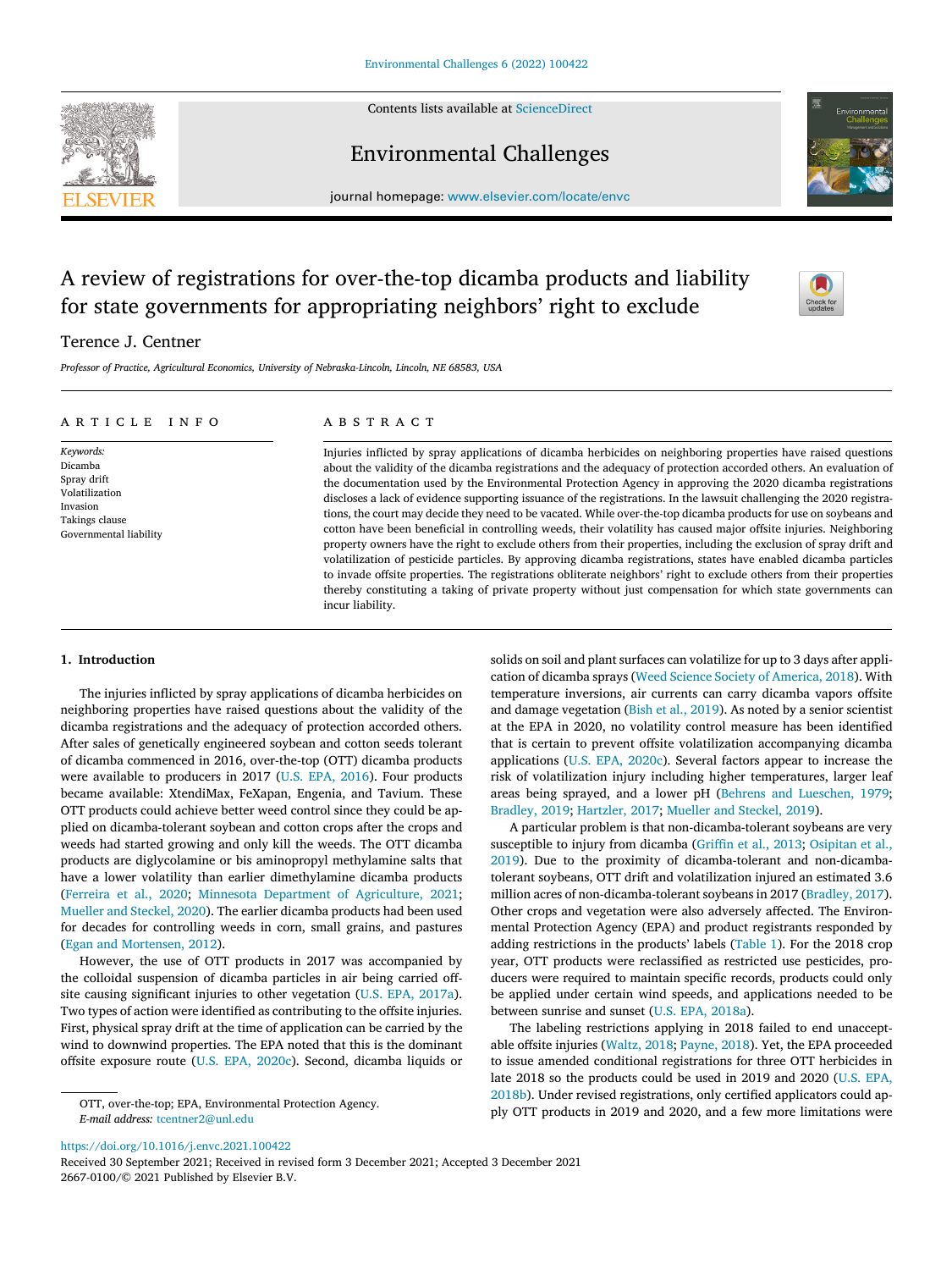#### <span id="page-2-0"></span>**Table 1**

Changes in label requirements from 2017 to 2021.

| Requirement                           | 2017 <sup>a</sup> | 2018 <sup>b</sup>       | 2019 <sup>c</sup>                 | 2020c                               | 2021 <sup>d</sup>               |
|---------------------------------------|-------------------|-------------------------|-----------------------------------|-------------------------------------|---------------------------------|
| Spray drift buffer                    | 110" downwind     | 110" downwind           | 110" downwind                     | 110" downwind                       | 240" downwind                   |
| Wind limitation for sensitive         | Yes               | Yes                     | Yes                               | Yes                                 | Yes                             |
| plants                                |                   |                         |                                   |                                     |                                 |
| Volatility buffer for endangered None |                   | None                    | 57' all sides                     | 57' all sides                       | 57' all sides & sensitive plant |
| species                               |                   |                         |                                   |                                     | prohibition                     |
| Wind speed limitation                 | Up to 15 mph      | $3-10$ mph              | $3-10$ mph                        | $3-10$ mph                          | $3-10$ mph                      |
| Limitation on time of day             | None              | Sunrise to sunset       | 1 h after sunrise & 2 h before    | 1 h after sunrise & 2 h before      | 1 h after sunrise & 2 h before  |
|                                       |                   |                         | sunset                            | sunset                              | sunset                          |
| Applicator recordkeeping              | None              | Within 14 days          | Within 72 h                       | Within 72 h                         | Within 72 h                     |
| Labeled as restricted use             | N <sub>0</sub>    | Yes                     | Yes                               | Yes                                 | Yes                             |
| Only certified applicators            | No                | No-under direction      | Yes                               | Yes                                 | Yes                             |
| Applicator dicamba training           | None              | Yes                     | Additional                        | Additional                          | Additional and state            |
|                                       |                   |                         |                                   |                                     | requirements                    |
| Limits on use after planting or       | None              | None                    | Yes: soybeans 45 days; cotton 60  | Yes: soybeans 45 days; cotton 60    | Soybeans - June 30; Cotton -    |
| calendar date                         |                   |                         | days                              | days                                | July 30                         |
| State-imposed end date                | None              | AR, MI, MN <sup>d</sup> | AR, KY, IL, IN, MI, MN, ND, $SDd$ | AR, IL, IN, MN, ND, SD <sup>d</sup> | AR, IL, $INd$                   |
| Equipment cleanout                    | Cleanout sprayer  | Cleanout sprayer        | Cleanout entire system            | Cleanout entire system              | Cleanout entire system          |
| Volatility reduction agent            | None              | None                    | None                              | None                                | Required                        |

<sup>a</sup> U.S. EPA [\(2016\).](#page-5-0)

<sup>b</sup> U.S. EPA [\(2018a,](#page-5-0) 2018c).

<sup>c</sup> U.S. EPA [\(2019\).](#page-5-0)

<sup>d</sup> U.S. EPA [\(2020d\)](#page-5-0).<sup>e</sup>Bradley (2019) and other sources.

added (Table 1). However, the limitations failed to curtail offsite injuries [\(Association](#page-5-0) of American Pesticide Control Officials, 2020). States also reported that the OTT products were imposing a financial burden on regulatory agencies that was unsustainable [\(Cofer,](#page-5-0) 2018).

A lawsuit by the National Family Farm Coalition led to a judicial decision vacating three 2018 [registrations](#page-5-0) (*National Family Farm Coalition vs. EPA*, 2020), and the 2018 registrations were canceled by the EPA (U.S. EPA, [2020a\)](#page-5-0). However, despite this ruling, the EPA issued new registrations in 2020 enabling OTT products to be used during 2021–2025 crop years (U.S. EPA, [2020b\)](#page-5-0). As expected, these registrations were challenged for failing to comply with federal pesticide law (*American Soybean [Association](#page-5-0) vs. Wheeler*, 2020). This paper examines the evidence considered by the EPA and the agency's conclusion that the OTT products qualified for registration in 2020. The paper's review of the causes of offsite injuries, shortcomings of studies and field tests evaluating dicamba volatilization, and limitations of data used to justify the registrations suggest that the EPA and state regulatory agencies failed to adhere to the registration requirements of federal pesticide law.

While the legality of the 2020 registrations is important, equally as troubling are the unauthorised invasions of dicamba particles on neighboring properties that accompany applications of OTT products. Owners of property have the right to exclude others from their properties. Applications of dicamba accompanied by drift and volatilization to offsite properties violate this right to exclude. In 2021, the U.S. Supreme Court issued a new interpretation on the right to exclude in the *Cedar Point Nursery vs. Hassid* (2021) lawsuit. The judicial decision expands the protection afforded property rights under the federal Constitution's "Takings Clause" to include the government-authorized invasions of property. Under the rationale of the *Cedar Point Nursery* ruling, state governments can bear responsibility adopting regulations that obliterate neighbors' right to exclude by granting rights to invade others' property.

#### **2. Evaluating the 2020 OTT registrations**

An evaluation of the 2020 OTT product registrations posits compelling arguments for concluding that the registrations fail to comply with federal law. In addition, with the EPA's admission that the 2018 registrations were issued after "senior-level changes to or omissions from scientific documents" (U.S. EPA, [2021\)](#page-5-0), questions are raised whether similar improprieties accompanied the 2020 registrations.

#### *2.1. Extent of injuries and causes*

State regulatory officials, the EPA, and weed scientists were aware of the injuries inflicted by dicamba applications by the fall of 2017 (U.S. EPA, [2017b\)](#page-5-0). Applications of OTT products had caused an "unprecedented triple digit increase" in the number of offsite injury complaints (Indiana State Chemist and Seed [Commissioner,](#page-5-0) 2019). Despite new requirements imposed by the products' labels in 2018 and 2019, excessive numbers of offsite injuries continued to be reported to state regulators. The magnitude of the offsite injuries led the Association of American Pesticide Control Officials to suggest in 2020 that post-emergent soybean applications should be prohibited [\(Reed,](#page-5-0) 2020).

In approving the 2018 and 2020 registrations, regulatory officials declined to fully consider the causes of the injuries to offsite vegetation [\(Table](#page-3-0) 2). While some of the causes were addressed by subsequent label changes, others were ignored. Revised labels addressed wind, temperature, buffers, nozzles, and equipment clean-out. Revised labels failed to address injuries that would occur due sudden changes in weather causing volatilization, short time frames for applying dicamba sprays, and applicators not adhering to label directions. A survey from Illinois disclosed that 30% of commercial applicators had not been able to always follow the label [requirements](#page-5-0) in 2018 (Illinois Fertilizer and Chemical Association, 2018).

#### *2.2. Studies and field tests*

In approving registrations of OTT products, the EPA examined data from studies and field tests that examined possible offsite injury from exposure to dicamba from drift and volatilization [\(Table](#page-3-0) 3). For the initial 2016 registrations, exposure was estimated from a single application, volatilization was only considered to occur within 24 h, and it was assumed that subsequent exposures would not contribute to the toxic effects (U.S. EPA, [2016,](#page-5-0) pp. 12, 22). The assumptions on volatilization and subsequent exposures are now known to be incorrect. The OTT products may remain volatile for 3 days (Weed Science Society of [America,](#page-5-0) 2018), and some producers use two applications enabling multiple exposures [\(Chism](#page-5-0) et al., 2020). Moreover, scientists conducting some of the studies were precluded from conducting testing on volatilization [\(Knox,](#page-5-0) 2019).

Additional studies provided data that was interpreted for issuing new registrations for the 2021–2025 production years [\(Table](#page-3-0) 3). The registrants submitted three field studies conducted in 2019 for which test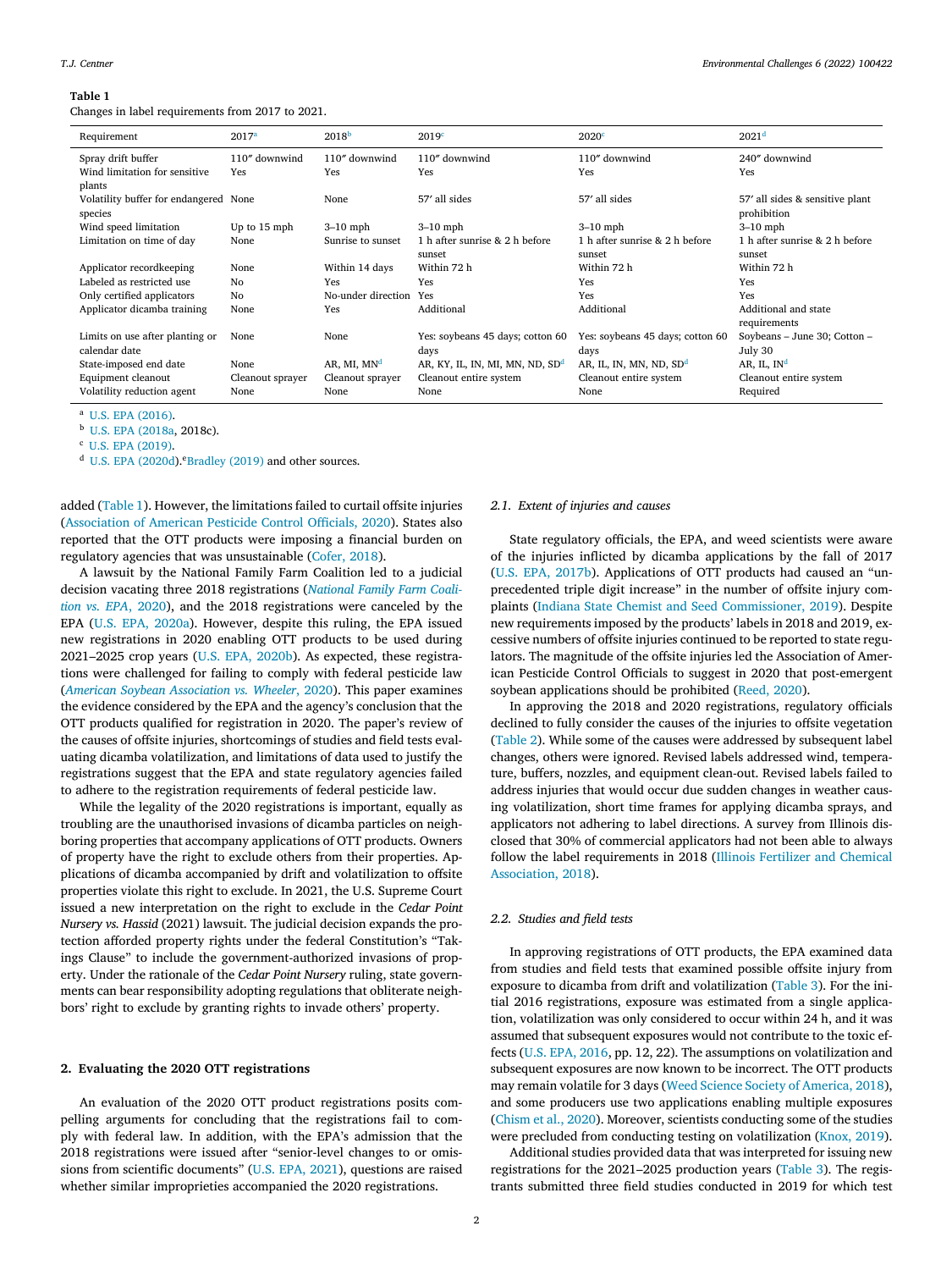#### <span id="page-3-0"></span>**Table 2**

Causes of injuries from dicamba applications and regulatory label responses.

| Factor <sup>a</sup>                                 | Problem                                                               | Year addressed <sup>b,c</sup>                                          |
|-----------------------------------------------------|-----------------------------------------------------------------------|------------------------------------------------------------------------|
| Too windy                                           | Drift to non-tolerant vegetation                                      | 2018 - reduced speed                                                   |
| Inadequate buffer zones                             | Drift to non-tolerant vegetation                                      | Not addressed for volatilization                                       |
| Temperature inversion                               | Volatilization increases at beginning and end of days                 | 2018, strengthened in 2019                                             |
| Nozzles not calibrated correctly                    | Particles carried as drift                                            | 2018                                                                   |
| Clean-out procedures                                | Residual dicamba contaminated subsequent field                        | 2018, strengthened in 2019                                             |
| Weather changed during application                  | Wind or temperature increased leading to drift injuries Not addressed |                                                                        |
| Too short of time frame                             | Sprayed off-label                                                     | Not addressed                                                          |
| Use after non-DT soybeans are susceptible to injury | Increased likelihood of injury                                        | Cutoff dates set in 2019 did not address growth stages                 |
| Volatilization                                      | Occurs after spraying so not controlled by wind speed                 | Insufficient small omnidirectional buffer                              |
| Untrained applicators                               | Improper applications                                                 | 2018 - classified as restricted use; 2019 - only certified applicators |
| Not adhering to directions                          | Causing drift or volatilization                                       | Not addressed                                                          |

<sup>a</sup> Illinois Fertilizer and Chemical [Association](#page-5-0) (2018).

<sup>b</sup> U.S. EPA [\(2018c\).](#page-5-0)

<sup>c</sup> U.S. EPA [\(2019\).](#page-5-0)

#### **Table 3**

Studies and field tests for justifying the 2020 dicamba registrations<sup>a</sup>.

| Identification                                                                        | Limitation                                                                                                                                                                                                                                                                                                                                                                                                                                                                                                                                                                                                                                        | Pages                                                          |
|---------------------------------------------------------------------------------------|---------------------------------------------------------------------------------------------------------------------------------------------------------------------------------------------------------------------------------------------------------------------------------------------------------------------------------------------------------------------------------------------------------------------------------------------------------------------------------------------------------------------------------------------------------------------------------------------------------------------------------------------------|----------------------------------------------------------------|
| Greenhouse studies<br>2015 to 2018 registrant studies for<br>XtendiMax                | Not applicable to large fields<br>Significant offsite injuries in 2017–2020 meant the studies failed to predict injuries so are unreliable                                                                                                                                                                                                                                                                                                                                                                                                                                                                                                        | 182-188<br>208-213                                             |
| 2016 registrant studies for Engenia<br>2017 & 2018 university studies<br>2019 studies | Significant offsite injuries in 2017–2020 meant the studies failed to predict injuries so are unreliable<br>Significant offsite injuries in 2018–2020 meant the studies failed to predict injuries so are unreliable<br>Many of the fields were smaller that fields where OTT products are applied<br>Applications of OTT products followed by rain events that preclude volatilization results<br>All studies involved small fields and considered only a single application even though some applicators<br>apply a second spray<br>Significant offsite injuries in 2020 meant the earlier studies failed to predict injuries so are unreliable | 228<br>213-230<br>230-237<br>238-241<br>$241 - 265$<br>182-265 |

<sup>a</sup> U.S. EPA [\(2020c\).](#page-5-0)

plots of 19–24 acres were planted to dicamba-tolerant soybeans surrounded by non-dicamba-tolerant soybeans in Illinois, Mississippi, and Missouri (U.S. EPA, [2020c,](#page-5-0) pp. 230–23). For the Illinois study, the single application of dicamba was applied in August and two inches of rain fell during the five days after the application. The Mississippi study involved one application of dicamba followed by a heavy thunderstorm between 24 and 48 h of the study. Given that volatilization can occur 3 days after application and rainfall events reduce volatility, these field tests would not accurately measure volatilization injuries. The EPA excluded the Missouri study due to delayed planting.

The EPA also relied on a set of studies conducted by five universities, each study having a field size of less than ten acres and some were less than one acre (U.S. EPA, [2020c,](#page-5-0) pp. 238–241). Because these small fields had less quantities of dicamba applied than occur in most production areas, the studies could not prove whether the volatility of the tested products would adversely affect offsite vegetation.

A third set of several registrant-sponsored studies included five studies that the EPA determined to be inappropriate for evaluating the protectiveness of in-field application setbacks (U.S. EPA, [2020c,](#page-5-0) pp. 241– 261). The only studies that might have meaningful results had small field sizes that were not representative of normal growing conditions (U.S. EPA, [2020c,](#page-5-0) pp. 241–261). As summarized by experts in 2018, studies of small fields are inappropriate for calculating buffer distances because they involve fewer airborne particles than would occur with larger field sizes used in the [production](#page-5-0) of most soybeans (U.S. EPA, 2020c; Weed Science Society of [America,](#page-5-0) 2018). Thus, all the studies submitted for the new registrations in 2020 were compromised by various factors including only involving a single spray application, small fields, and rain events eliminating volatilization. The EPA had no compelling data to justify its selection of buffer distances to limit volatilization injuries.

The reported offsite injuries from dicamba applications during the 2017–2020 growing seasons were proof that the EPA's conclusions from studies and tests conducted prior to 2020 were wrong. Because the stud-

ies and tests led to the erroneous conclusion that applications of OTT products would not cause offsite injuries, they do not offer reliable support for the 2020 registrations.

#### *2.3. Other data limitations*

The EPA's conclusion that injuries from volatilization would not be a problem was further compromised by the model selected to establish the likelihood of offsite injury (U.S. EPA, [2020c\)](#page-5-0). The model employed studies that used a volatility reduction agent to eliminate offsite injuries (see [Table](#page-4-0) 4). However, deficiencies in the studies mean they do not support the EPA's conclusion that volatilization would no longer cause offsite injuries.

A major limitation is that the studies of volatility reduction agents did not use registered dicamba formulations. In the absence of the same formulations, it is unclear that the results are meaningful. Second, in evaluating the visual signs of injury tests, the EPA did not consider soybean variety and field and agronomic factors. Thus, the data may not be predictive of potential injuries to non-dicamba-tolerant soybeans. In fact, the EPA admitted that the predictive offsite toxicity may not provide an exact accounting (U.S. EPA, [2020c,](#page-5-0) p. 10). Third, to respond to volatility injuries, the EPA considered endangered species for the establishment of its omnidirectional volatility buffer thereby ignoring injury to non-endangered species (U.S. EPA, [2020b\)](#page-5-0). Since not many counties growing dicamba-tolerant soybeans and cotton have endangered species, this means that volatility buffers were never evaluated for areas where most crops are grown.

Another limitation is that some of the volatility studies were conducted in laboratories and greenhouses, and none considered applications of dicamba to large acreages. Greenhouse studies typically measure plant survival and height under experimental conditions for important data. However, the results from a greenhouse study cannot be easily translated to what transpires in actual field conditions due to climatic variables and differences in the quantities of released spray from ap-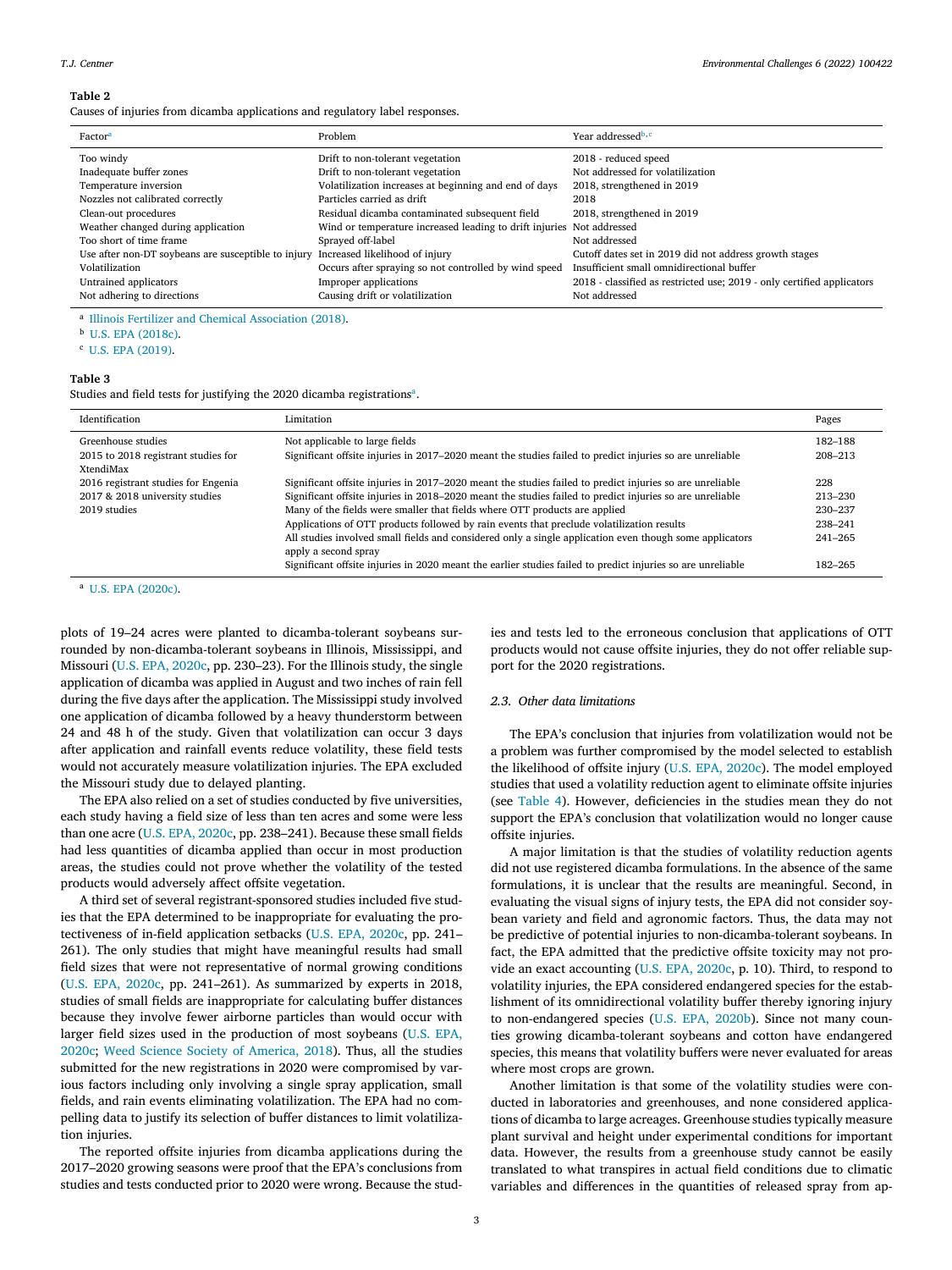# <span id="page-4-0"></span>**Table 4**

|  |  | Limitations of studies providing data evaluated by the U.S. EPA in justifying the 2020 dicamba registrations <sup>a</sup> . |
|--|--|-----------------------------------------------------------------------------------------------------------------------------|
|  |  |                                                                                                                             |

| <b>Item</b>                           | Limitation                                                                                             | Page     |
|---------------------------------------|--------------------------------------------------------------------------------------------------------|----------|
| Volatility reduction agents           | Not used with registered dicamba formulations                                                          | 189      |
| Visual signs of injury testing        | Not predictive of yield loss                                                                           | 10       |
| Potential injuries to non-DT soybeans | Likely dependent upon soybean variety and field and agronomic factors                                  | 11       |
| Predictive offsite toxicity           | Exact impact unknown                                                                                   | 189      |
| Volatility studies                    | Some conducted in laboratories and greenhouses that fail to account for weather conditions             | 14 & 189 |
| Label cut-off dates for use           | Not appropriate for all 34 states and less restrictive than some state regulations                     | 14       |
| Volatility buffers                    | Adopted the same distance as used in the 2018 registrations that led to unacceptable off-site injuries | 4        |
| Volatility results                    | Injuries expected from 11 percent of applications                                                      | 324      |

 $\overline{a}$  U.S. EPA [\(2020c\).](#page-5-0)

plications to large and multiple fields (Sall et al., [2020\)](#page-5-0). Greenhouse studies also do not capture measures of crop yields (U.S. EPA, [2020c\)](#page-5-0).

For the 2020 registrations, the EPA used the same buffer distances for volatility that were established in the 2018 registrations despite widespread offsite injuries occurring during the 2019–2020 crop years. Thus, the EPA did not have sufficient scientific evidence for selecting a volatilization buffer and did not effectively address the volatilization issue. Unless the new volatility reduction agents markedly reduce volatility, the omnidirectional federal buffer is insufficient to preclude injury to [neighboring](#page-5-0) properties [\(Baldwin,](#page-5-0) 2018; University of Arkansas System, 2021). To protect offsite properties in Arkansas, the state has adopted buffers of  $\frac{1}{4}$  mile,  $\frac{1}{2}$  mile, and one mile depending on the location of the applications (Butts et al., [2021\)](#page-5-0).

Perhaps the most egregious information from the studies was that the failure rate of preventing offsite injuries was 22% (EPA, 2020c, p. 324). The EPA acknowledged that injuries could be expected from 11% of OTT applications, yet proceeded to issue the registrations (EPA, 2020c, p. 325). Federal law does not condone such injuries. Without protection against offsite volatilization injuries, the products should not qualify for registration under federal law.

#### **3. Compensating property owners suffering injuries**

The injuries that dicamba spray applications are placing on offsite property owners raises the question whether state approvals of pesticide registrations constitute unconstitutional takings. The Takings Clause of the Fifth Amendment to the U.S. Constitution provides that private property shall not be taken for public use without just compensation. If a government wants the property of another, it can use an eminent domain proceeding to purchase the property [\(Schwartz,](#page-5-0) 2015). Whenever a government declines to use eminent domain yet invades private property, an inverse condemnation procedure is available to force the government to pay for the interest taken [\(Echeverria,](#page-5-0) 2020). In a similar manner, if a government takes an easement, there may be a taking.

In the *Cedar Point Nursery vs. Hassid* (2021) lawsuit, the U.S. Supreme Court evaluated a California regulation creating an easement that gave union organizers a "right to take access" to agricultural employers' properties to solicit support for [unionization](#page-5-0) (California Code of Regulations, 2020). One of the key rights of property ownership is the right to exclude others from one's private property [\(Glazer,](#page-5-0) 2008). The *Cedar Point Nursery* Court recognized that excluding others from private property is a treasured right. Ownership of property entails dominion that includes the fundamental element of being able to prevent invasions by others. After evaluating the facts, the Court found that an easement created by a state regulation allowing temporary entry on private property constituted a *per se* physical taking of private property. Entry by union organizers authorized by the regulation appropriated a right of access to the growers' private property.

While the property right to exclude pesticide particles was not considered by the Supreme Court in the *Cedar Point Nursery* lawsuit, the court's analysis of a governmentally-authorized invasion of property is similar to invasions of pesticides to offsite properties. Pesticide drift and volatilization from OTT products damaging offsite vegetation offends property ownership. Registrations of dicamba products granted dicamba applicators the ability to apply spray applications accompanied by invasions of herbicide particles onto private property. By approving OTT product registrations, states granted applicators an easement under which dicamba drift and volatilization physically invade offsite properties. The governmentally-authorized physical invasions constitute *per se* takings and governments issuing registrations can incur liability for the injuries.

#### **4. Concluding comments**

Since 2017, it has been known that OTT dicamba applications are accompanied by spray drift and volatilization that invade offsite properties causing injury. By approving dicamba registrations, state governments have enabled applicators to use products even though applications result in damages to neighboring properties. These damages create an unfair situation under which neighboring property owners lack an effective recourse. Under U.S. law, property owners have the right to exclude others from their properties. The entry of dicamba particles violates this property right.

Agricultural interest groups and people living in rural communities are normally keen on protecting property rights. Rather, surprisingly, few in the agricultural community have voiced support or offered assistance to protect the property rights of neighbors injured by offsite dicamba applications. While the production of food is important, it should not be interpreted as a license for engaging in practices that harm others. Residents in rural communities have a right to feel secure on their properties that includes not being subjected to injuries from neighboring spray applications. The uncompensated injuries to crops and vegetation suffered by neighbors from dicamba spray applications reveal governments forgoing responsibilities in protecting property rights.

In the *Cedar Point Nursery vs. Hassid* ruling by the Supreme Court, it was found that a governmental appropriation of a right to exclude was a taking of private property that needed to be compensated. The state registrations of OTT products appropriate neighbors' right to exclude others from their properties. Since this property right has been taken, state governments should pay for it. Judicial tribunals will be asked to determine how this new interpretation of the Takings Clause applies to other governmental laws and regulations.

Until a court rules whether state governments can incur liability for their issuance of registrations for of OTT products, states might contemplate their options. First, state governments can hope that the *Cedar Point Nur*sery rationale does not apply to pesticide registrations. The distinction is that the *Cedar Point Nursery* decision involved entries by people rather than pesticide particles. Second, a federal court may vacate the 2020 registrations, as occurred with the 2018 registrations. This would end OTT product sales until new registrations were issued. Soybean and cotton producers would need to find an alternative method to control weeds. Third, state governments might decide to cancel registrations thereby obviating the possibility of future *per se* takings from offsite invasions. Given the economic importance of OTT products, this is unlikely until there is a judicial decision foisting liability on a state government.